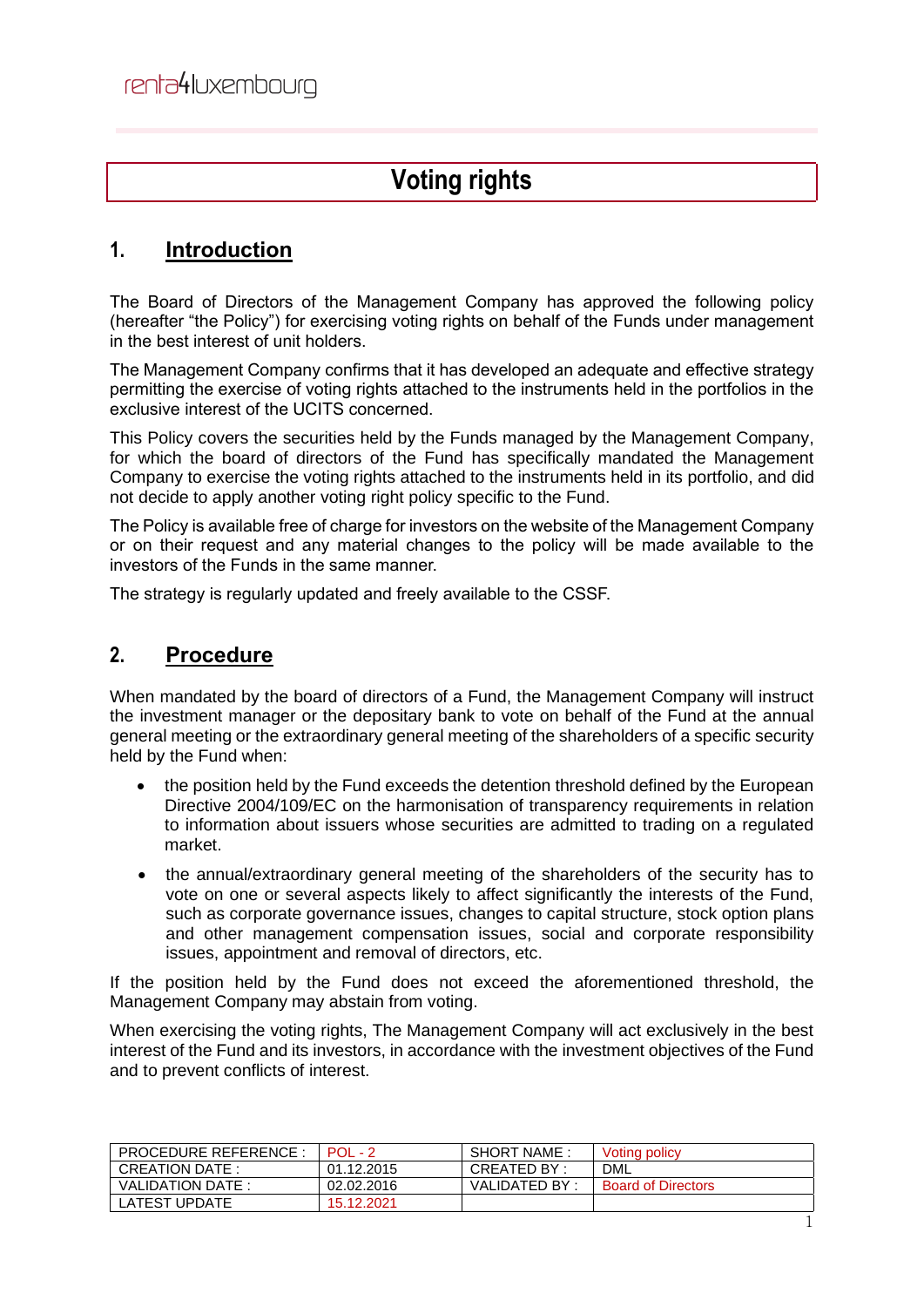# renta4luxembourg

The Management Company will act on a best effort basis and as long as the relevant information on the voting possibility is publicly available and provided to the Management Company by the depositary bank of the Fund.

### **3. Control points reminder**

| <b>Name of the Control</b>                              | <b>Team in Charge</b>     | <b>Periodicity</b>               |
|---------------------------------------------------------|---------------------------|----------------------------------|
| Reviewing the Funds' voting                             | <b>Compliance Officer</b> | Annually                         |
| right policy.                                           |                           |                                  |
| Review of Corporate Events'                             |                           |                                  |
| provided<br>by the<br>reports                           |                           |                                  |
| depositary bank of the Funds                            |                           |                                  |
| Controlling that the investors                          | <b>Compliance Officer</b> | Annually                         |
| have a free of charge access                            |                           |                                  |
| to the Policy on the website                            |                           |                                  |
| or at their request and that                            |                           |                                  |
| any material change is made                             |                           |                                  |
| available to them and to the                            |                           |                                  |
| details of the actions taken                            |                           |                                  |
| the<br>basis of<br>those<br>on                          |                           |                                  |
| strategies                                              |                           |                                  |
| that a<br>specific<br>Ensuring                          | <b>Compliance Officer</b> | Annually                         |
| strategy is implemented in<br>the<br>investment         |                           |                                  |
| the case                                                |                           |                                  |
| company has not specifically<br>mandated the management |                           |                                  |
| company to exercise the                                 |                           |                                  |
| voting rights.                                          |                           |                                  |
| Review of the list of Funds                             |                           |                                  |
| mandating the Management                                |                           |                                  |
| Company for voting                                      |                           |                                  |
| Controlling that the existence                          | <b>Compliance Officer</b> | the<br>of<br>At<br>moment<br>its |
| of an effective and adequate                            |                           | authorisation/ Regularly/ At     |
| strategy by the Management                              |                           | each request of the CSSF for     |
| Company. Ensuring that the                              |                           | a copy of the strategy           |
| strategy for voting rights is                           |                           |                                  |
| regularly updated and that                              |                           |                                  |
| the CSSF has a free access                              |                           |                                  |
| to it.                                                  |                           |                                  |

### **4. Reminder of the Rules**

*CSSF REGULATION NO. 10-4* 

"CHAPTER III CONFLICTS OF INTEREST […] Article 23 Strategies for the exercise of voting rights

1. Management companies shall develop adequate and effective strategies for determining when and how voting rights attached to instruments held in the managed portfolios are to be exercised, to the exclusive benefit of the UCITS concerned.

2. The strategy referred to in paragraph (1) shall determine measures and procedures for: a) monitoring relevant corporate events;

2